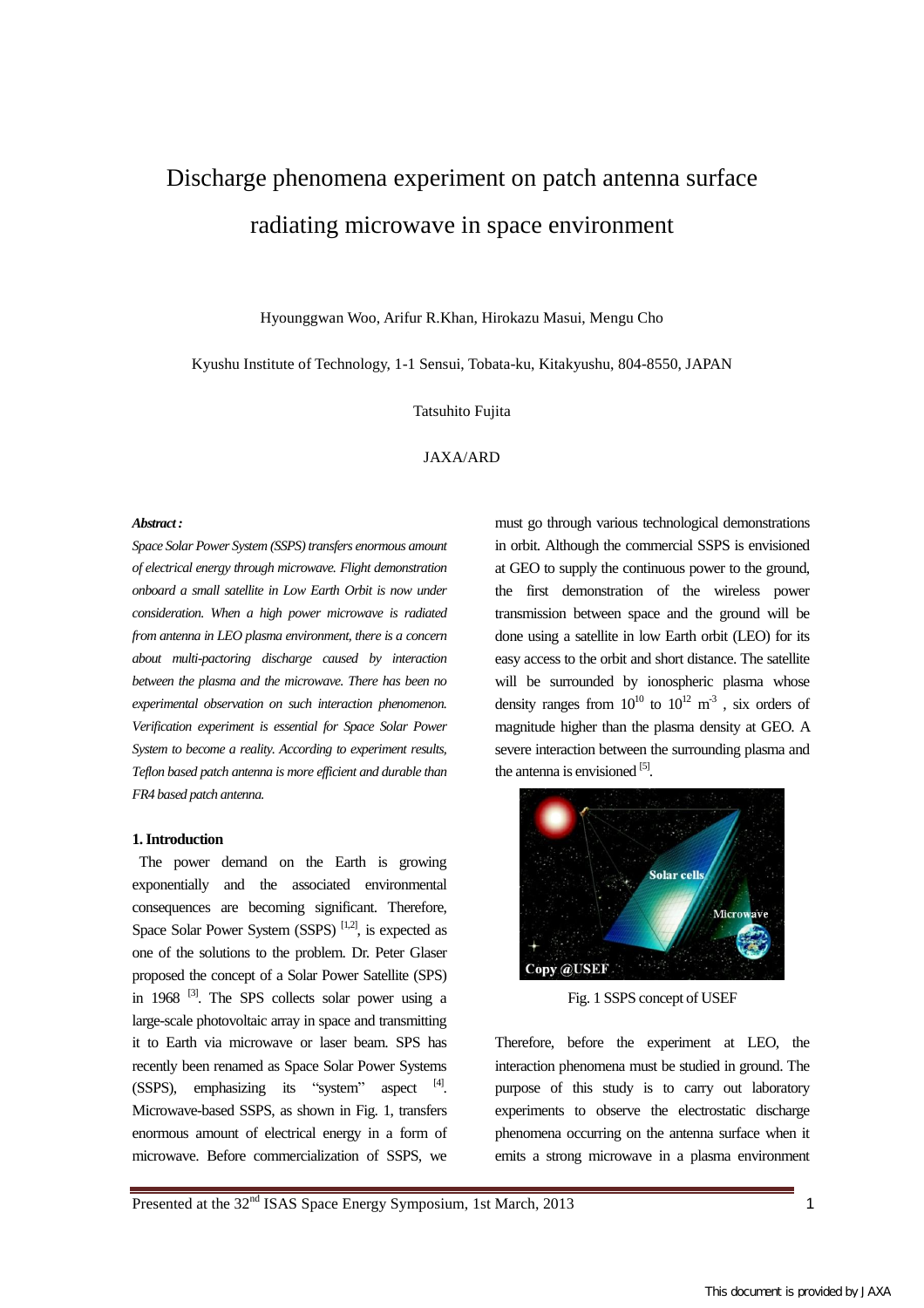#### similar to the LEO.

# **2. Experimental Setup 2.1 Experimental system**

We have set-up an experimental system as shown in Fig. 2 that can simulate the radiation of high power microwave in dense plasma in a vacuum chamber. A cryogenic pump (ULVAC) backed by two rotary pumps evacuated the chamber up to a pressure of 1x  $10<sup>-5</sup>[Pa]$ . The chamber is square in shape with a width of 115cm, depth of 100cm, and height of 75cm. To study the discharge on the patch antennas surface, an antenna was placed inside a vacuum chamber, connected through a coaxial feed-through to the microwave generator (MMG-604V, Microelectronic) placed outside the chamber. It`s oscillation frequency is 5.8GHz±15MHz, and it can generate the power from 0〜400W. For safety reason the entire vacuum chamber with all it accessories (plasma source and its power supplies, etc) were kept inside a microwave protective shield. The microwave was introduced to the antenna through the waveguide and coaxial cable. The waveguide and coaxial cable were connected from a waveguide to coaxial adapter.

The input power was measured by monitoring the anode current of the magnetron. A calibration table was made in advance by measuring the output power at the end of the coaxial cable inside the chamber by a power meter.



**Fig. 2 Experimental System** 

The radiated power from the patch antenna was detected by a dipole antenna, placed 10cm away, and measured by a power sensor (HP8481B) and power meter (HP437B, Agilent) from the chamber outside. As CCD camera (MTV-6368ND) and an IR thermometer (PI-160, Optris) was also placed outside the chamber to detect the light emission during discharge and monitor the temperature distribution over the antenna surface. To protect the camera and the thermometer from the interference of the microwave, we covered the viewports (glass and ZnSe windows, respectively) by a metallic mesh. The thermometer can measure the temperature from 0°C to 275°C. The chamber pressure, the radiated power, the input power was recorded simultaneously by a DAQ connected PC run by Labview® program with a sampling rate of 8 Hz. A RF excited radical beam source and RF generator (T857-2, CREATE) placed on the top of chamber produced argon (Ar) plasma, density ranging from  $10^{11}$  to  $10^{13}$ [m<sup>-3</sup>] with 1eV to 3eV temperature under a back pressure of  $2.8 \times 10^{-2}$ Pa.

## **2.2. Patch antennas**

Microstrip patch antenna basically consists of a radiating patch on one side of a dielectric substrate, which has a ground plane on the other side. The idea of microstrip patch antennas arose from utilizing printed circuit technology not only for the circuit components and transmission lines but also for the radiating elements of an electronic system. The basic structure of the microstrip patch antenna is shown in Fig. 3.



**Fig. 3 The basic structure of the microstrip patch antenna** 

The patch shape can in principle be arbitrary; in practice, a rectangle or a circle is common shape. The antenna patch and the ground plane of the antenna used in this paper were made of copper. We used the 0.02mm thick patch with 8.97mm radius and 1.6mm thick Teflon with 6.68mm radius and 1.6mm thick glass epoxy with 6.83mm radius and 0.8mm thick glass epoxy substrates. The coaxial cable usually has a characteristic impedance of 50 ohms. The input impedance of the patch antenna varies with the feed

Presented at the 32<sup>nd</sup> ISAS Space Energy Symposium, 1st March, 2013 2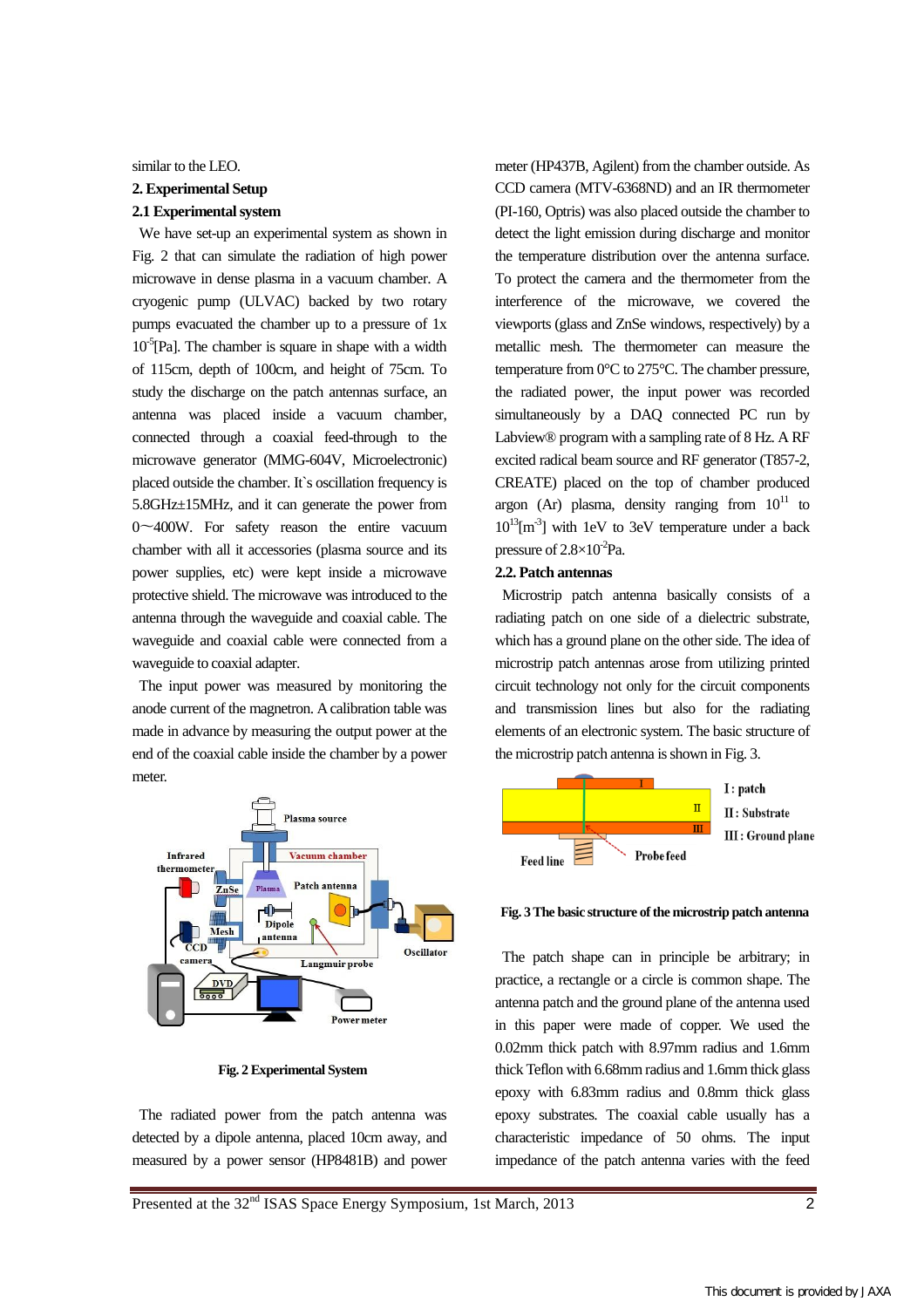location. Thus the location of the cable should be at a 50 ohm point of the patch to achieve impedance matching.

#### **2.3. Experiment procedure**

Microwave was transmitted to the patch antenna through the waveguide and the coaxial cable. A calibrated dipole antenna connected to a spectrum analyzer (R3132, ADVANTEST), confirmed the radiation frequency. The dipole antenna also measured the radiated power from the patch antenna. Both radiated and received power was measured by the power meter and recorded to the computer in a time domain. The microwave input power was increased by a 5W step keeping each value for 5 minutes to check whether discharge occurred or not. This process was continued until the discharge was detected by a CCD camera or sudden reduction in the power received. In case of plasma environment, the discharge was confirmed by the CCD camera only.

### **2.4. Experiment condition**

Various substrate materials were tested in the vacuum chamber, such as, LEO equivalent plasma, and excess degassing to verify their effects on the discharge on the patch antenna. The various patch antennas are shown in Fig. 4. Plasma was generated by feeding Ar gas under the oscillation of 13.56MHz.



(a) FR4\_1 (b) FR4\_2



(c) FR4\_3 (d) Circular Teflon



(e) Array Teflon



Degassing environment was simulated by painting non-conductive room temperature vulcanized silicon adhesive (RTV-S691). Disk type RTV painting was done on the sample FR4\_2 (Fig. 4 \_b). Table 1 shows various antenna properties.

| <b>Samples</b>                  | FR4   | FR4            | FR4   | Circular      | Array         |  |  |  |  |
|---------------------------------|-------|----------------|-------|---------------|---------------|--|--|--|--|
|                                 |       | $\overline{c}$ | 3     | Teflon        | Teflon        |  |  |  |  |
| <b>Material</b>                 | FR4   | FR4            | FR4   | <b>Teflon</b> | <b>Teflon</b> |  |  |  |  |
| Permittivity[ $\varepsilon_r$ ] | 4.6   | 4.6            | 4.6   | 2.6           | 2.6           |  |  |  |  |
| Substrate thickness[mm]         | 0.8   | 0.8            | 1.6   | 1.6           | 1.6           |  |  |  |  |
| Patch type                      |       | Array          |       |               |               |  |  |  |  |
| $\tan \delta$                   | 0.017 | 0.017          | 0.017 | 0.002         | 0.002         |  |  |  |  |

**Table 1. Various antenna properties** 

#### **3. Results**

 We monitored the antenna surface temperature, the radiated power and chamber pressure, etc. while we injected the microwave to the antenna up to 20~60W. Microwave power was raised manually with 5W step after every 5 minutes interval from 0W to 60W. Table 2 shows the results. As we raised the microwave power, temperature rising were observed. Fig. 5 shows the temperature (maximum point) profile on various antenna surface detected by IR thermometer (PI-160, Optris).

#### **Table 2. Experimental result**

| <b>Samples</b>                                         |                                        | FR4  | FR4  | FR4  | Circular | Array  |
|--------------------------------------------------------|----------------------------------------|------|------|------|----------|--------|
|                                                        |                                        | 1    | 2    | 3    | Teflon   | Teflon |
| Pressure, $\times 10^2$ [Pa]                           |                                        | 2.8  | 2.7  | 2.4  | 2.9      | 3.0    |
| Plasma density,<br>$\times 10^{12}$ [m <sup>-3</sup> ] |                                        | 0.25 | 0.42 | 3.3  | 4.8      | 2.5    |
| <b>Incident</b><br>power<br>[W]                        | when<br>received<br>power<br>reduction |      | 15   | 15   | 55       |        |
|                                                        | when<br><b>Emission</b>                |      | 20   |      |          |        |
|                                                        | Max                                    | 25   | 20   | 25   | 60       | 50     |
| Max temperature [C]                                    |                                        | 275, | 275  | 252, | 218,     | 150,   |
| with incident power[W]                                 |                                        | 20   | 15   | 15   | 50       | 50     |

Presented at the 32<sup>nd</sup> ISAS Space Energy Symposium, 1st March, 2013 3